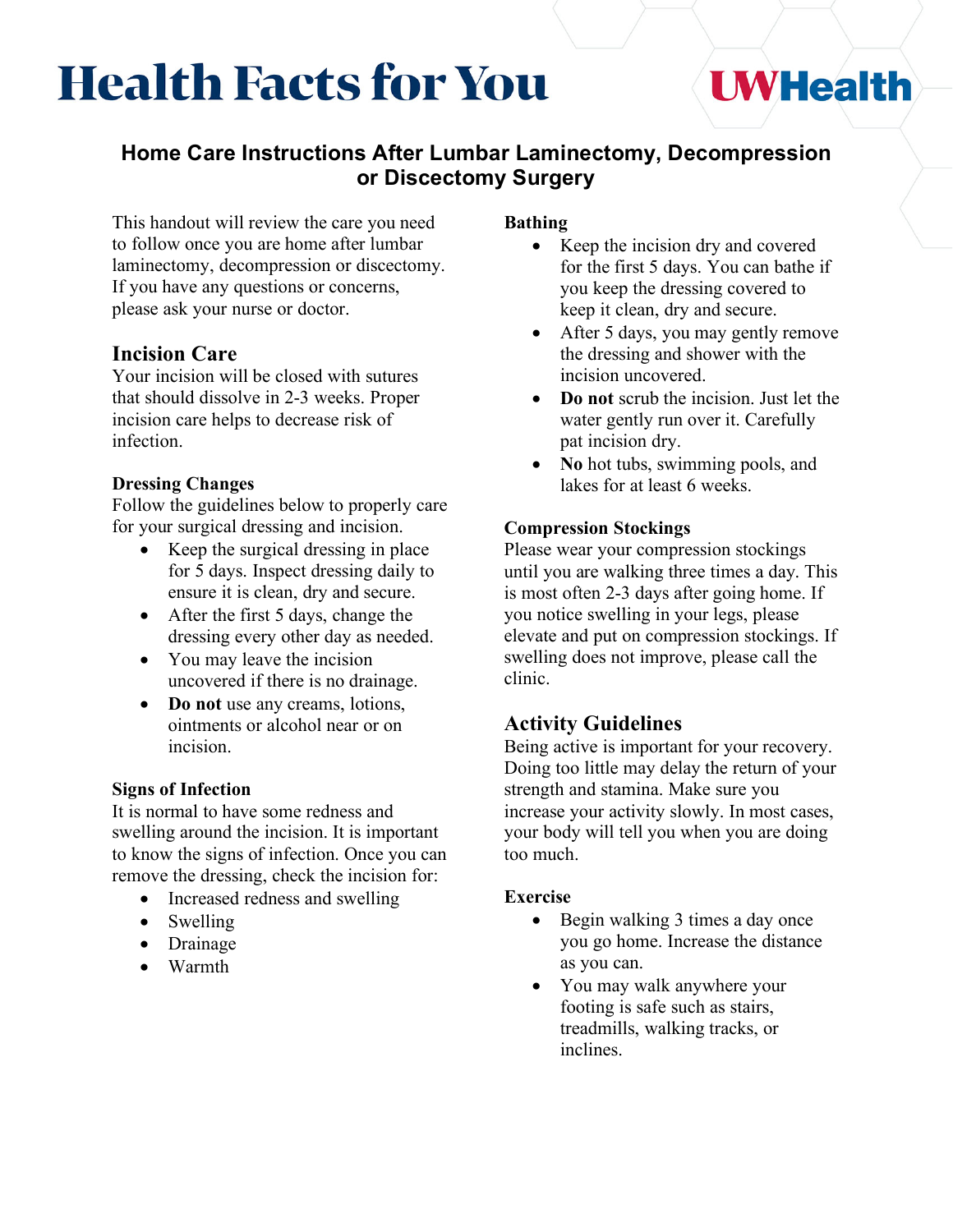#### **Sitting or Lying Down**

• Change your position every 45-60 minutes while awake.

#### **Restrictions**

Follow these guidelines until your post-op visit:

- No lifting over 10 pounds.
- No sports, aerobic or cardio activities.
- No strenuous and jarring activities.
- No bending or twisting at the waist.

#### **Sleeping**

Sleep on either your back or side. Use pillows to help support your back.

- **Sleeping on back:** Place pillows behind your knees.
- **Sleeping on side:** Place pillows behind your back and between your legs.

#### **Driving**

- **Do not** drive while taking narcotic pain medicine.
- **Do not** drive until your reflexes return to normal and you feel safe to do so.

#### **Return to Work**

The length of time off work will depend on your recovery and type of work you do. If you plan to return to work before your first post-op visit you will have restrictions. Please talk about this with your doctor or nurse.

#### **Sex**

- No sex for 2 weeks.
- After 2 weeks, you may resume sex if comfortable.

#### **Smoking/Nicotine Products**

You should stop using nicotine before and after surgery. You should avoid nicotine for at least 4-6 months after surgery. Forms of nicotine include:

- Cigarettes
- Cigars
- Pipe
- Chewing tobacco
- Nicotine patches
- E-cigarettes/vapes
- Nicotine gum
- Second-hand smoke

#### **Pain**

As you heal, you may have some pain, numbness, tingling and weakness in your legs. Call the Spine Clinic if you notice a major change in your symptoms.

#### **Pain Control**

To manage pain after surgery:

- Ice the incision area for 20-30 minutes several times a day or after increased activity. Use a towel between the ice pack and skin to avoid harming your skin.
- Reduce overall activity for 48 hours.
- Take opioid (narcotic) pain medicine as prescribed. If the medicine is not helping control your pain, call the clinic. **Do not** increase this pain medicine without talking to your doctor.
- You can take anti-inflammatory medicine (ibuprofen, Aleve®, aspirin, Diclofenac, etc) right away.
- You can take Tylenol® (acetaminophen) right away. **Do not** take over 3000mg within 24 hours.
- If you were taking Gabapentin/Neurontin before surgery, you should keep taking it unless you were told to stop.